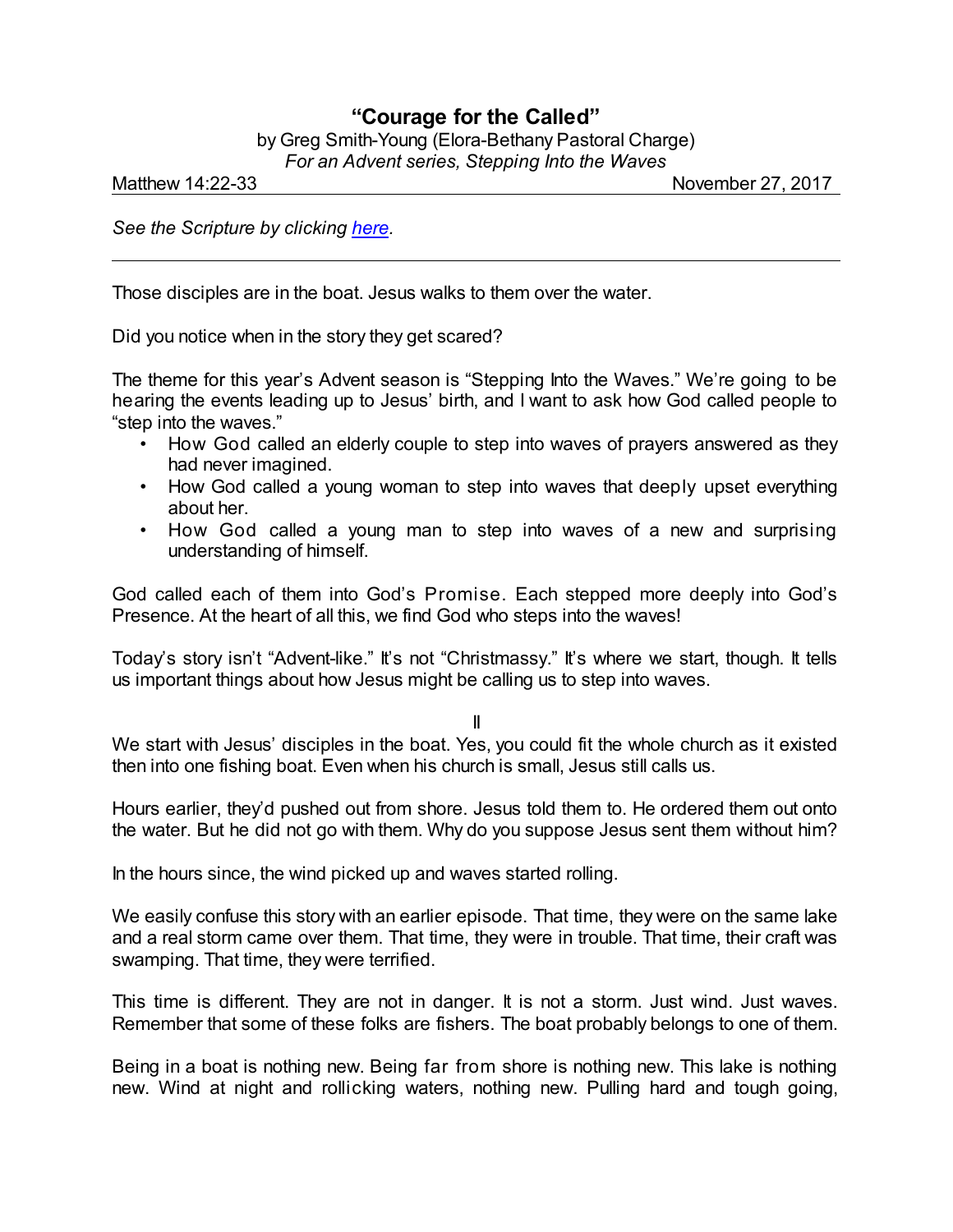nothing new.

You know it: wind in your face, deck rolling under your feet, pulling hard, the going tough. That's life.

They are not in the wrong place, even. This is where Jesus sent them to be.

Wind blowing, waves tossing, pulling hard, tough going . . . you might be where Jesus has sent you to be.

What has scared them? Nothing. Not yet.

III

Then Jesus walks up. He is not supposed to be there, but he is. No one can explain it, but there he is. They are not sure what they're seeing at first. You can't blame them. But it is him! Walking *on the water. . . .*

Now they're scared.

I don't think Jesus means to scare them. Fear is not his purpose. "Fear not!" is God's message to us. (We're going to hear "Fear not!" quite often in the Advent and Christmas stories.)

Still, Jesus must know that his arrival is going to quake their souls. So why show up this way?

Why does Jesus come to us however he choses to come to us? I don't know. From experience, mine and others, it seems he usually shows himself unexpectedly, disruptively, and he can leave us shaking . . . though he might not leave.

This time, it seems he stays off a bit.

So Peter shouts out, *"If it is really you, Jesus, command me to come to you!"*

That's perfect!

Preachers can go on for hours about what it means to follow Jesus. Peter gives it in a moment. Discipleship is not being sure what is going on. Discipleship is not even being certain that it's Jesus you're seeing. Disicpleship is shouting over the wind and the waves: *"Lord . . . if it's you . . . command me . . . to come to you . . . on the water."* And then waiting.

Notice what Peter does not do.

Peter does not just leap over the side onto the water. We cannot come to Jesus unless he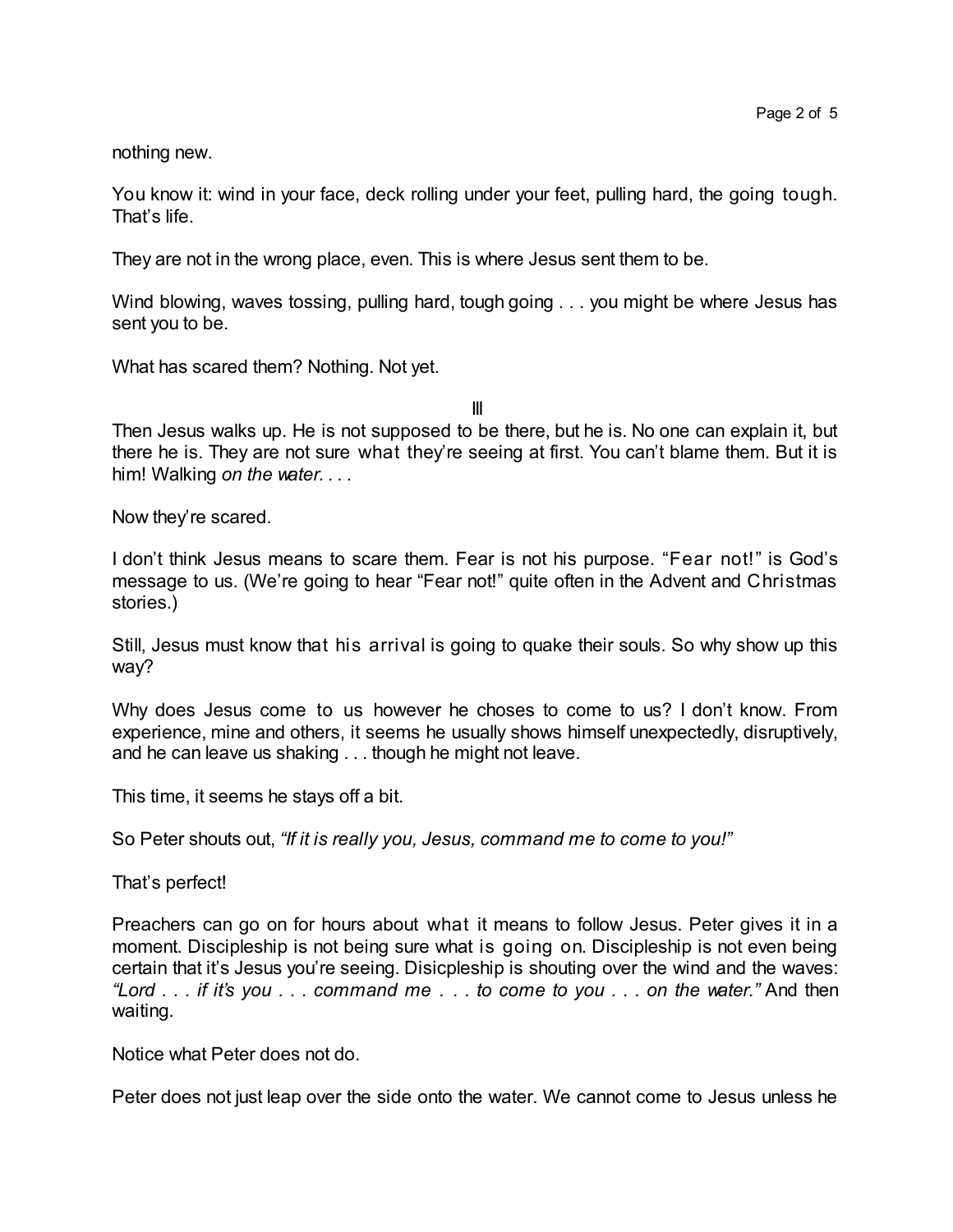beckons us. He calls us. Then we come. Peter does not come until he is commanded. Then, he trusts Jesus.

Peter does not say, *"Jesus, promise me I won't sink."* Peter is ready for Jesus to call him, not knowing how it is going to turn out. He does not ask for guarantees. He trusts Jesus.<sup>1</sup>

Peter does not say, *"Jesus, come to me."* That would have made sense. Peter is safe in the boat. He knows what is going on in the boat. He is confident in the boat. Following Jesus, though, is going to where he is. Even when where he is, is not making much sense. What matters is that Jesus is there. We want to be with him. And he is commanding us to come. And trust him.

 $\mathsf{N}$ 

Of course, Peter sinks.

He does successfully take some steps on the water. Only a few, though. Then, down he goes.

Again, notice when he gets scared. He doesn't start sinking, then freak out. No, fear strikes him when he is doing fine. He takes his eyes off Jesus, realizes what is happening, panics and plunges.<sup>2</sup>

Jesus saves him.

He scolds Peter, yes. But first he saves him.

Is following Jesus like that? Hearing his command. Stepping into the waves to come to where he is. Water-walking successfully! All the power comes from him. Even our tentative, unspectacular steps are gifts of his grace. $3$ 

Then, distracted from him we sink. The waves are real. The wind too. Sinking down. Crying

Dale Bruner observes, ". . . Peter does not ask for a promise — for example, 'Lord, promise I won't sink!' — but for a command. . . . Peter has learned that Jesus' commands are literally 'uplifting.'" Frederick Dale Bruner, Matthew, A Commentary: Volume 2 The Churchbook (Revised and Expanded Edition) (Grand Rapids: Eerdmans, 2004), 76.

<sup>2</sup> Stanley Hauerwas notes: *"Peter does not begin to sink and then become frightened, but he becomes* frightened and so begins to sink. Losing sight of Jesus means that peter, like all of us, cannot help but *become frightened, which means we cannot survive."* Stanley Hauerwas, Matthew (Grand Rapids: Brazos, 2006), 140f.

<sup>&</sup>lt;sup>3</sup> Bruner asks, "Does the story teach disciples that they can believe and do great things? Or does it teach *disciples that they cannot sustain faith by themselves and that sooner or later they, too, disbelieve and* sink?... The answer seems to be that the story teaches both — we can and we cannot. The 'can' comes *exclusively from the powerful command of Jesus — 'Come on!' which Peter sought in bold prayer. The 'cannot' comes from our inevitable looking around at life's 'realities' and so sink ing. We do both continually."* Bruner, 76.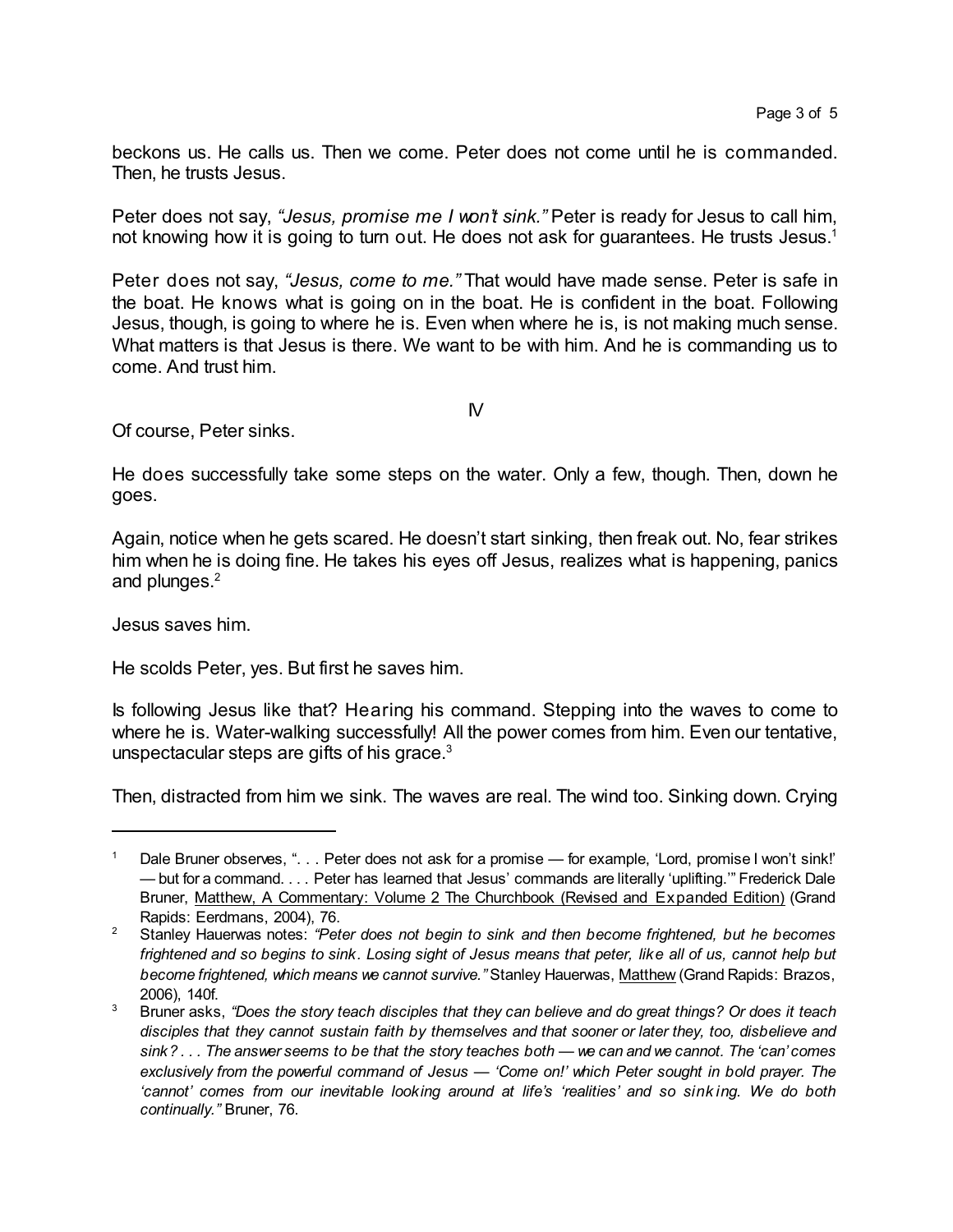out. Jesus pulling us up.

If only we could be super-disciples and race-walk across the deep. We're not. We step. We sink. Jesus saves. Wash, rinse, repeat. Again, and again.

Yes, Jesus scolds. *"Your trust is weak,"* he says. *"Why did you start to doubt?"* He speaks truth, to Peter and us. Is it also his promise? His invitation? *"Trust me. Trust me! I've called you. Come! You fall in. I'll pull you up. Keep coming. Trust ME!"*

 $\vee$ 

We see Jesus where we certainly don't expect him. We are terrified. *"Courage!"* he says.

"I Am!" he says. That phrase is much more than "It's me, guys!"<sup>4</sup> That phase is flooded with meaning. God is the great *"I Am!"* The One and Only Being, Who creates all other beings.

In that earlier storm, after Jesus had calmed the wind and waves, his disciples wondered. *"Who is this guy?"* This time, they just wonder: *"Truly You are the Son of God!"* Not simply because he has done something unexpected and inexplicable. It's that Jesus does what only God does.<sup>5</sup> If he was any other, he would not be standing on the waves, calling us.

Church, we are in the boat. We're far from shore, which is probably where Jesus means us to be. $6$  The wind is blowing. The waves are churning. We are pulling hard. Too often it feels like we are not getting anywhere. But to step out of the boat — the boat, where we are safe; the boat, where we know what we are doing; the boat, which is the only way we know how to be in the middle of the lake — to step out of the boat, and step into the waves, is insanity.

## Except!

Except that the One who comes to us . . . except that the One who calls us and commands us . . . except this One is the "*I Am"* . . . except this One is God the Son!

<sup>4</sup> "This is no ordinary hello on water; it is the divine Lord addressing his storm-tossed church. The gospel *of the story is in this great address."* Bruner, 76.

<sup>5</sup> *"What matters is not that Jesus has done the seemingly impossible, but that he has performed action which the Old Testament associates with Yahweh alone."* W. D. Davies and D. C. Allison, Jr., quoted in Bruner, 78.

<sup>6</sup> "The church is the ark of the kingdom, but often the church finds herself far from shore and threatened by strong winds and wavers. Those in the boat often fail to understand that they are meant to be far from shore and that to be threatened by a storm is not unusual. If the church is faithful she will always be far *from the shore. Some, moreover, will be commanded to leave even the safety of the boat to walk on water."* Hauerwas, 141.